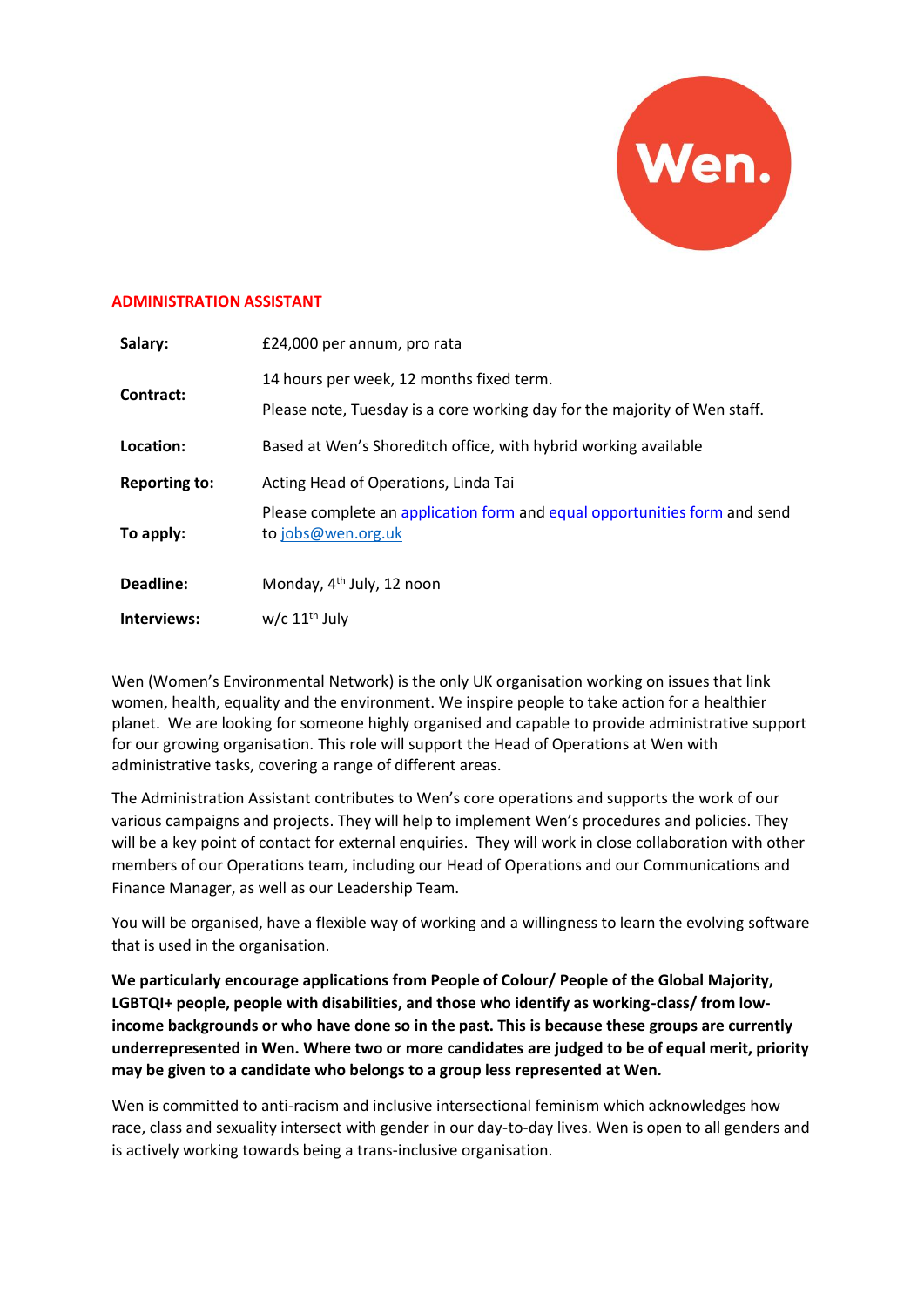## **Key Benefits**

- 25 days annual leave and all bank holidays, pro rata
- Pension scheme, contributing 6% of salary. Under auto-enrolment, eligibility to join is after three months.
- Employee assistance programme
- Flexible and hybrid working available.
- Access to training and development opportunities.

# Responsibilities and Duties

#### **People**

- Assist with the co-ordination of staff events and team building
- Deliver pre- and post-meeting communication, such as meeting dates, reminders and summaries.
- Assist to maintain HR systems and administrative processes, such as updating Bright HR software and personnel folders.
- Support administration of payroll.

## **Office Admin**

- Assist to ensure smooth running of our office spaces, including organising office supplies and maintaining photocopier and stationary supplies
- Act as a central point for external enquiries, developing and holding a set of standard responses, as required. Ensure that the info@ email is checked, phone messages are taken, and these are acted upon effectively.

#### **Content management system administration**

- Keep CRM system (we use CiviCRM) up to date, such as mailing lists and individual records.
- Assist to support staff with CRM, including scheduling newsletters and troubleshooting the system.
- Through increasing knowledge and understanding of CRM, help Wen team make the most of its functionality
- Assist to maintain Wordpress website, such as editing content, supporting the Communications Manager.

#### **Other tasks**

- As a participatory organisation, staff are expected to be active in organisational decision-making processes and working groups.
- You may be required to undertake other tasks relevant to the role or the wider organization.

## Person Specification

#### **Essential Experience and Knowledge**

- Have administration experience
- · Have a good understanding of the importance of confidentiality